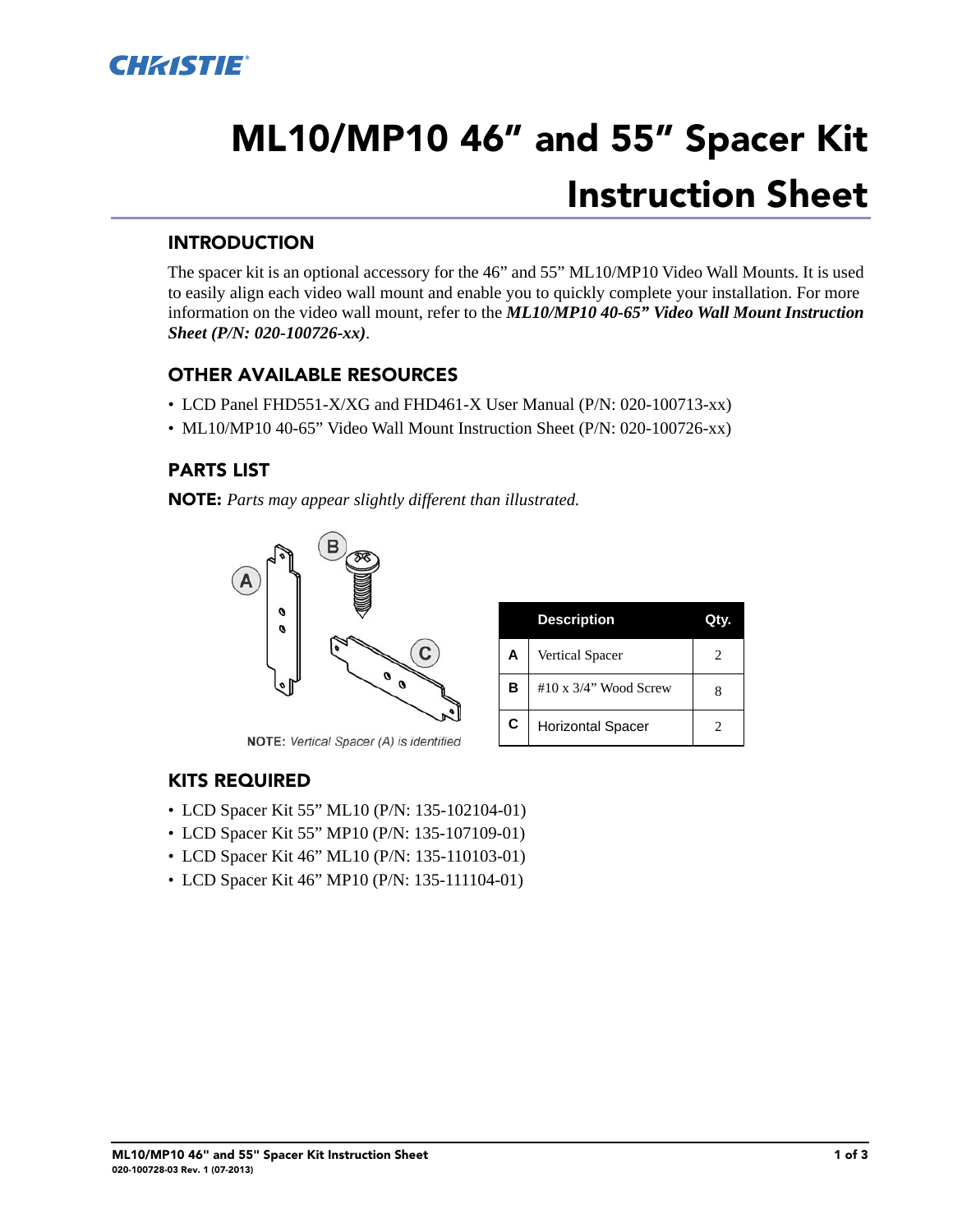| <b>Number of Horizontal Screens</b>     |    |                |                |                |    |                 |    |              |                |    |                 |  |  |
|-----------------------------------------|----|----------------|----------------|----------------|----|-----------------|----|--------------|----------------|----|-----------------|--|--|
| <b>Number of</b><br><b>Screens</b>      |    | 1              | $\overline{2}$ | 3              | 4  | 5               | 6  | $\mathbf{7}$ | 8              | 9  | 10              |  |  |
| <b>Number</b>                           |    | $\Omega$       | ٠              | $\overline{2}$ | 3  | 4               | 5  | 6            | $\overline{7}$ | 8  | 9               |  |  |
| оf<br><b>Vertical</b><br><b>Screens</b> | 2  |                | 2              | 4              | 6  | 8               | 10 | 12           | 14             | 16 | 18              |  |  |
|                                         | 3  | $\overline{2}$ | 4              | 6              | 9  | 12              | 15 | 18           | 21             | 24 | 27              |  |  |
|                                         | 4  | 3              | 6              | 9              | 12 | 16              | 20 | 24           | 28             | 32 | 36              |  |  |
|                                         | 5  | 4              | 8              | 12             | 16 | 20              | 25 | 30           | 35             | 40 | 45              |  |  |
|                                         | 6  | 5              | 10             | 15             | 20 | 25              | 30 | 36           | 42             | 48 | 54              |  |  |
|                                         | 7  | 6              | 12             | 18             | 24 | 30              | 36 | 42           | 49             | 56 | 63              |  |  |
|                                         | 8  | 7              | 14             | 21             | 28 | $\overline{35}$ | 42 | 49           | 56             | 64 | $\overline{72}$ |  |  |
|                                         | 9  | 8              | 16             | 24             | 32 | 40              | 48 | 56           | 64             | 72 | 81              |  |  |
|                                         | 10 | 9              | 18             | 27             | 36 | 45              | 54 | 63           | 72             | 81 | 90              |  |  |

### **REQUIRED NUMBER OF SPACER KITS**

## **INSTRUCTIONS**

1. Slide the vertical and horizontal spacers into the tab of the mounted wall plate, as shown below. Keeping the spacers flush up against wall plate fasten with two #10 x 3/4" wood screws, as shown in **Detail 1**. There must be two spacers placed on the same side as the additional wall plate. Align the tabs of the additional wall plate flush with the spacers. Follow the instructions in the *ML10/ MP10 LCD Video Wall Mount Instruction Sheet (P/N: 020-100726-xx)* for proper installation of additional wall plates.